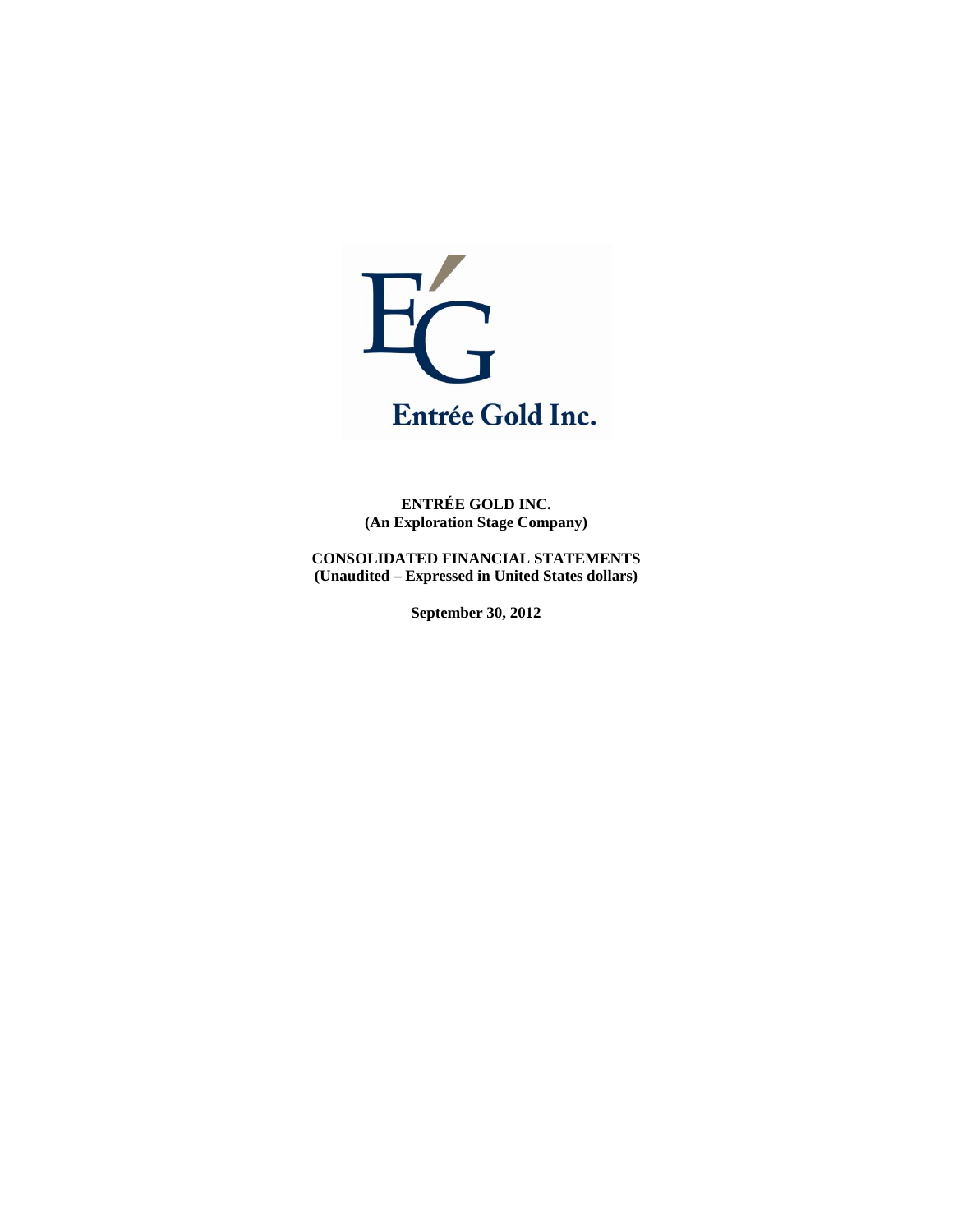(An Exploration Stage Company) CONSOLIDATED BALANCE SHEETS (Unaudited - Expressed in United States dollars)

|                                                                                                                                            |               | September 30,<br>2012 | December 31.<br>2011 |                 |  |
|--------------------------------------------------------------------------------------------------------------------------------------------|---------------|-----------------------|----------------------|-----------------|--|
| <b>ASSETS</b>                                                                                                                              |               |                       |                      |                 |  |
| <b>Current</b>                                                                                                                             |               |                       |                      |                 |  |
| Cash and cash equivalents (Note 4)                                                                                                         | \$            | 6,606,932             | \$                   | 14,512,198      |  |
| Short-term investments (Note 4)                                                                                                            |               |                       |                      | 4,916,421       |  |
| Receivables                                                                                                                                |               | 185,423               |                      | 424,522         |  |
| Prepaid expenses                                                                                                                           |               | 424,257               |                      | 955,121         |  |
| Total current assets                                                                                                                       |               | 7,216,612             |                      | 20,808,262      |  |
| Equipment (Note 6)                                                                                                                         |               | 665,639               |                      | 754,846         |  |
| Mineral property interests (Note 8)                                                                                                        |               | 58,701,114            |                      | 52,678,763      |  |
| Reclamation deposits                                                                                                                       |               | 605,921               |                      | 215,066         |  |
| Other assets                                                                                                                               |               | 138,292               |                      | 132,873         |  |
| <b>Total assets</b>                                                                                                                        | \$            | 67,327,578            | \$                   | 74,589,810      |  |
| <b>LIABILITIES AND STOCKHOLDERS' EQUITY</b>                                                                                                |               |                       |                      |                 |  |
| <b>Current</b>                                                                                                                             |               |                       |                      |                 |  |
| Accounts payable and accrued liabilities                                                                                                   | $\mathcal{S}$ | 481,274               | \$                   | 1,804,126       |  |
| Loans payable to Oyu Tolgoi LLC (Note 9)                                                                                                   |               | 5,130,042             |                      | 4,327,878       |  |
| Deferred income tax liabilities                                                                                                            |               | 7,809,827             |                      | 9,392,614       |  |
| <b>Total liabilities</b>                                                                                                                   |               | 13,421,143            |                      | 15,524,618      |  |
| <b>Stockholders' equity</b>                                                                                                                |               |                       |                      |                 |  |
| Common stock, no par value, unlimited number authorized, (Note 10)<br>128,877,243 (December 31, 2011 - 127,016,788) issued and outstanding |               | 167,428,814           |                      | 165,574,192     |  |
| Additional paid-in capital                                                                                                                 |               | 18,665,708            |                      | 17,420,307      |  |
| Accumulated other comprehensive income (Note 13)                                                                                           |               | 3,861,266             |                      | 1,901,351       |  |
| Accumulated deficit during the exploration stage                                                                                           |               | (136,049,353)         |                      | (125, 830, 658) |  |
| Total stockholders' equity                                                                                                                 |               | 53,906,435            |                      | 59,065,192      |  |
| Total liabilities and stockholders' equity                                                                                                 | \$            | 67,327,578            | \$                   | 74,589,810      |  |
| Nature and continuance of operations (Note 1)                                                                                              |               |                       |                      |                 |  |

 **Commitments** (Note 15)

 **Subsequent events** (Note 17)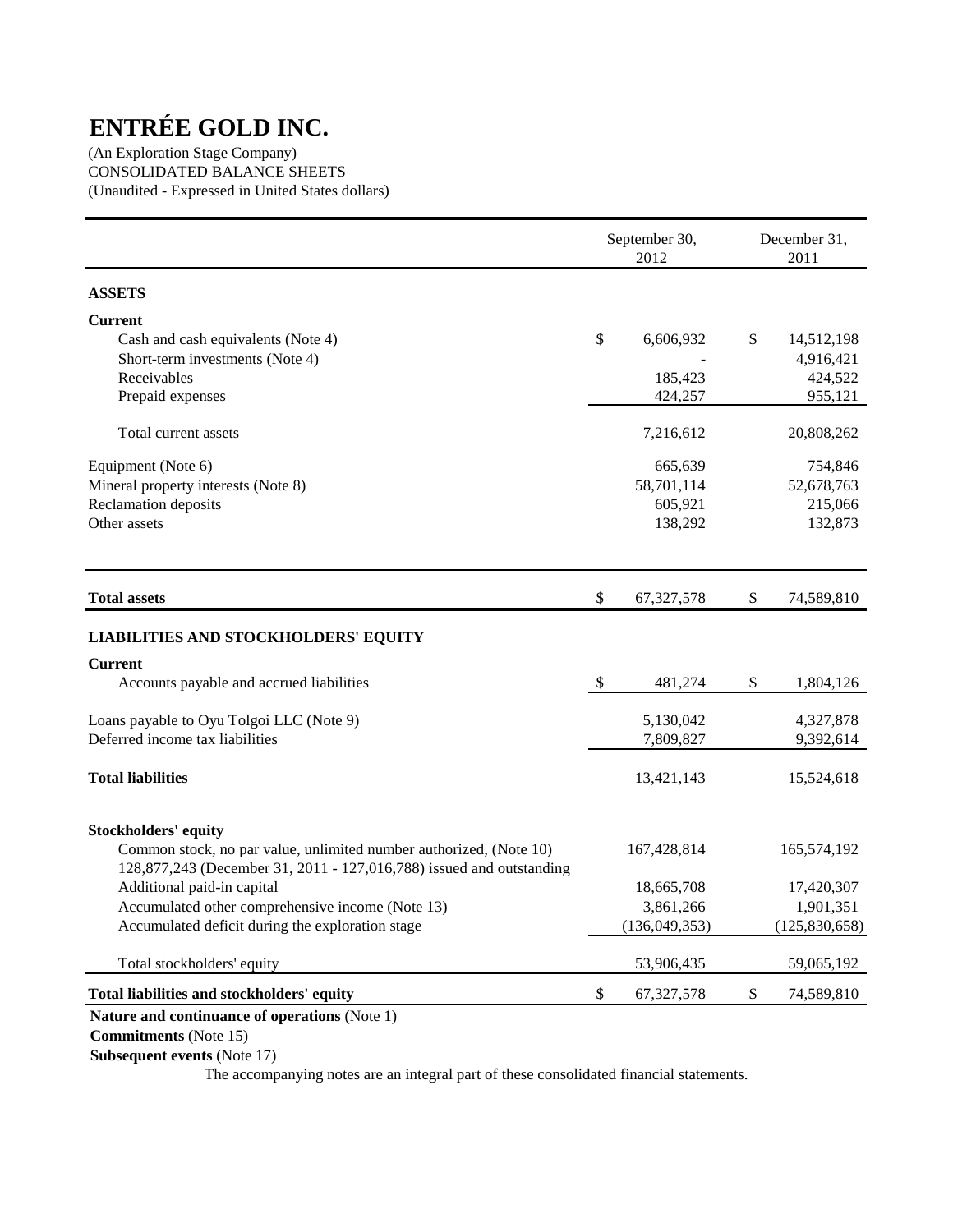(An Exploration Stage Company) CONSOLIDATED STATEMENTS OF OPERATIONS AND COMPREHENSIVE LOSS (Unaudited - Expressed in United States dollars)

|                                                            | Three Months<br>Ended<br>September 30,<br>2012 |    | Three Months<br>Ended<br>September 30,<br>2011 | Nine Months<br>Ended<br>September 30,<br>2012 | Nine Months<br>Ended<br>September 30,<br>2011                        |     | Inception<br>(July 19,1995) to<br>September 30,<br>2012 |
|------------------------------------------------------------|------------------------------------------------|----|------------------------------------------------|-----------------------------------------------|----------------------------------------------------------------------|-----|---------------------------------------------------------|
| <b>EXPENSES</b>                                            |                                                |    |                                                |                                               |                                                                      |     |                                                         |
| Exploration (Note 8)                                       | \$<br>1,228,341                                | -S | 3,662,130                                      | 7,246,412<br>-S                               | \$13,007,936                                                         | - S | 92,001,735                                              |
| General and administration                                 | 924,419                                        |    | 1,210,010                                      | 4,062,786                                     | 4,579,664                                                            |     | 52,173,809                                              |
| Depreciation                                               | 37,010                                         |    | 46,564                                         | 117,337                                       | 153,127                                                              |     | 1,393,750                                               |
| Foreign exchange loss (gain)                               | (354, 197)                                     |    | (71,046)                                       | (249,309)                                     | 276,525                                                              |     | 20,189                                                  |
| Impairment of mineral property interests                   |                                                |    | 221,522                                        |                                               | 221,522                                                              |     | 531,005                                                 |
| Loss (gain) on sale of mineral property interests (Note 8) |                                                |    | 26,033                                         | (104, 914)                                    | (99, 883)                                                            |     | (1,679,437)                                             |
| <b>Loss from operations</b>                                | (1,835,573)                                    |    | (5,095,213)                                    | (11,072,312)                                  | (18, 138, 891)                                                       |     | (144, 441, 051)                                         |
| Gain on sale of investments (Note 5)                       |                                                |    | 1,178,254                                      |                                               | 3,326,275                                                            |     | 3,326,275                                               |
| Interest income                                            | 29,328                                         |    | 77,339                                         | 168,156                                       | 287,597                                                              |     | 5,480,975                                               |
| Interest expense (Note 5)                                  | (58,705)                                       |    | (41, 887)                                      | (166, 225)                                    | (101, 857)                                                           |     | (391, 184)                                              |
| Loss from equity investee (Note 5)                         | (238,988)                                      |    | (593,087)                                      | (731, 101)                                    | (1,882,695)                                                          |     | (4,649,730)                                             |
| Fair value adjustment of asset                             |                                                |    |                                                |                                               |                                                                      |     |                                                         |
| backed commercial paper                                    |                                                |    |                                                |                                               |                                                                      |     | (2, 332, 531)                                           |
| Loss from operations before income taxes                   | (2,103,938)                                    |    | (4,474,594)                                    | (11,801,482)                                  | (16,509,571)                                                         |     | (143,007,246)                                           |
| Current income tax expense                                 |                                                |    |                                                |                                               |                                                                      |     | (152, 190)                                              |
| Deferred income tax recovery                               | 204,780                                        |    | 968,356                                        | 1,582,787                                     | 4,043,118                                                            |     | 7,110,083                                               |
| <b>Net loss</b>                                            | \$<br>$(1,899,158)$ \$                         |    | (3,506,238)                                    |                                               | $(10,218,695)$ $(12,466,453)$ $(136,049,353)$                        |     |                                                         |
| Comprehensive income (loss):                               |                                                |    |                                                |                                               |                                                                      |     |                                                         |
| Net loss                                                   | \$<br>$(1,899,158)$ \$                         |    |                                                |                                               | $(3,506,238)$ \$ $(10,218,695)$ \$ $(12,466,453)$ \$ $(136,049,353)$ |     |                                                         |
| Unrealized loss on available for sale securities (Note 13) |                                                |    | (1,289,069)                                    |                                               | (2,747,997)                                                          |     |                                                         |
| Foreign currency translation adjustment (Note 13)          | 1,921,720                                      |    | (4,276,782)                                    | 1,959,915                                     | (2,310,424)                                                          |     | 3,861,266                                               |
| Comprehensive income (loss):                               | \$<br>22,562                                   | \$ | $(9,072,089)$ \$                               |                                               | $(8,258,780)$ \$ $(17,524,874)$ \$ $(132,188,087)$                   |     |                                                         |
| Basic and diluted net loss per share                       | \$<br>$(0.01)$ \$                              |    | $(0.03)$ \$                                    | $(0.08)$ \$                                   | (0.11)                                                               |     |                                                         |
| Weighted average number of common shares outstanding       | 128,877,243                                    |    | 114,832,406                                    | 128,574,756                                   | 114,396,135                                                          |     |                                                         |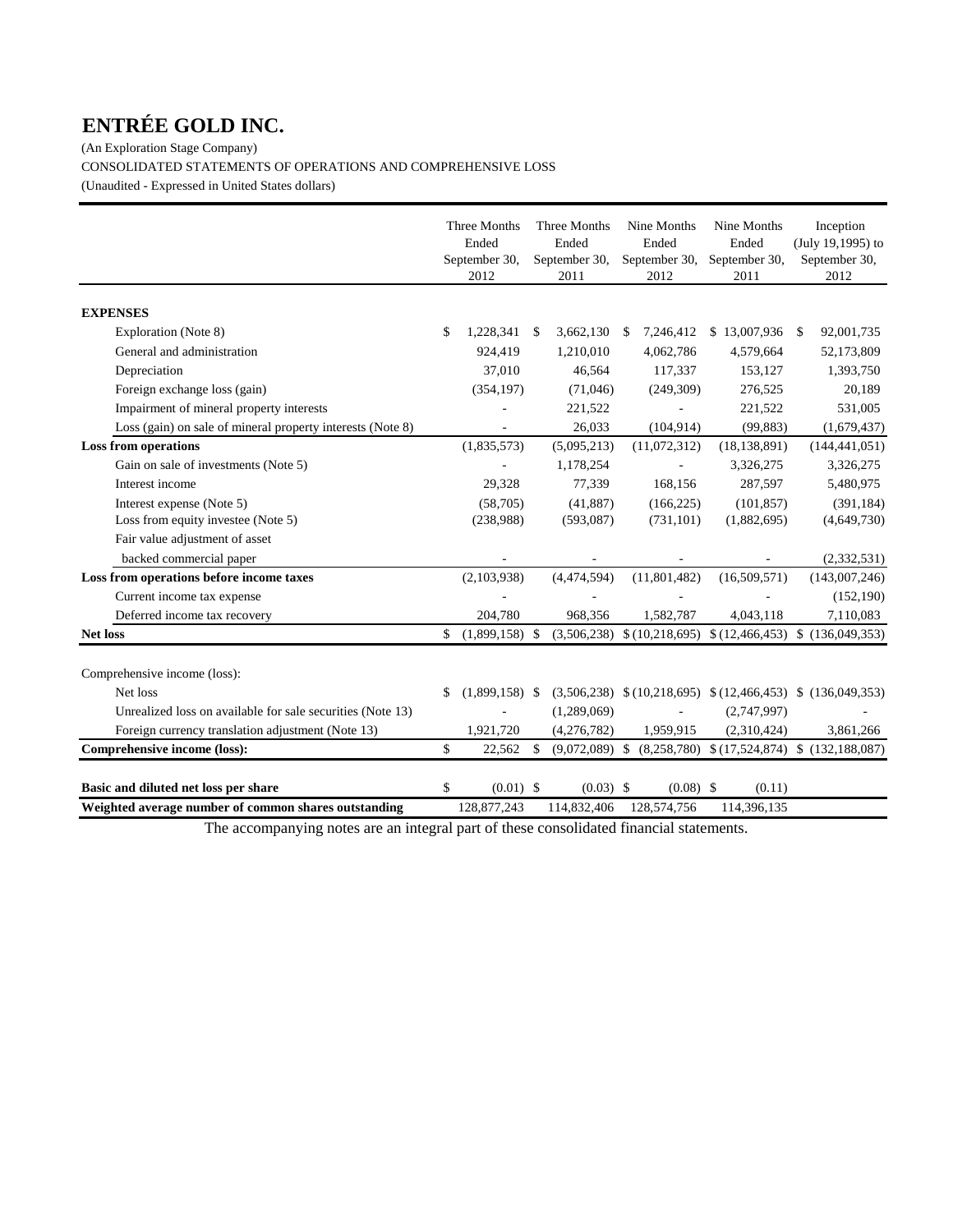(An Exploration Stage Company) CONSOLIDATED STATEMENT OF STOCKHOLDERS' EQUITY (Unaudited - Expressed in United States dollars)

|                                          | Number of<br><b>Shares</b> |              | Common<br>Stock          |              | Additional<br>Paid-in Capital |              | Accumulated<br>Other<br>Comprehensive<br>Income |               | Accumulated<br>Deficit<br>During the<br>Exploration<br>Stage |              | Total<br>Stockholders<br>Equity |
|------------------------------------------|----------------------------|--------------|--------------------------|--------------|-------------------------------|--------------|-------------------------------------------------|---------------|--------------------------------------------------------------|--------------|---------------------------------|
| <b>Balance, June 30, 2011</b>            | 114,664,764                | $\mathbb{S}$ | 150,633,125              | $\mathbb{S}$ | 17,237,304                    | \$           | 6,258,144                                       | $\mathbb{S}$  | (117,650,665)                                                | $\mathbb{S}$ | 56,477,908                      |
| Shares issued:                           |                            |              |                          |              |                               |              |                                                 |               |                                                              |              |                                 |
| Exercise of stock options                | 157,308                    |              | 331,728                  |              | (125, 112)                    |              |                                                 |               |                                                              |              | 206,616                         |
| Mineral property interests               | 700,000                    |              | 1,579,168                |              |                               |              |                                                 |               |                                                              |              | 1,579,168                       |
| Stock-based compensation                 |                            |              |                          |              | 192,964                       |              |                                                 |               |                                                              |              | 192,964                         |
| Foreign currency translation adjustment  |                            |              |                          |              |                               |              | (4,276,782)                                     |               |                                                              |              | (4,276,782)                     |
| Changes in available for sale securities |                            |              |                          |              |                               |              | (1,289,069)                                     |               |                                                              |              | (1,289,069)                     |
| Net loss                                 |                            |              |                          |              |                               |              |                                                 |               | (3,506,238)                                                  |              | (3,506,238)                     |
| Balance, September 30, 2011              | 115,522,072                | $\mathbb{S}$ | 152,544,021              | $\mathbb{S}$ | 17,305,156                    | \$           | 692,293                                         | $\mathcal{S}$ | (121, 156, 903)                                              | $\mathbb{S}$ | 49,384,567                      |
| Shares issued:                           |                            |              |                          |              |                               |              |                                                 |               |                                                              |              |                                 |
| Marketed offering                        | 11,482,216                 |              | 14,075,483               |              |                               |              |                                                 |               |                                                              |              | 14,075,483                      |
| Mineral property interests               | 12,500                     |              | 19,753                   |              |                               |              |                                                 |               |                                                              |              | 19,753                          |
| Stock-based compensation                 |                            |              |                          |              | 115,151                       |              |                                                 |               |                                                              |              | 115,151                         |
| Share issue costs                        |                            |              | (1,065,065)              |              |                               |              |                                                 |               |                                                              |              | (1,065,065)                     |
| Foreign currency translation adjustment  |                            |              |                          |              |                               |              | 1,209,058                                       |               |                                                              |              | 1,209,058                       |
| Net loss                                 | $\overline{\phantom{a}}$   |              | $\overline{\phantom{a}}$ |              | $\overline{\phantom{a}}$      |              | $\sim$                                          |               | (4,673,755)                                                  |              | (4,673,755)                     |
| Balance, December 31, 2011               | 127,016,788                | \$           | 165,574,192              | $\mathbb{S}$ | 17,420,307                    | \$           | 1,901,351                                       | \$            | (125, 830, 658)                                              | $\mathbb{S}$ | 59,065,192                      |
| Shares issued:                           |                            |              |                          |              |                               |              |                                                 |               |                                                              |              |                                 |
| Exercise of over allotment               | 1,320,455                  |              | 1,628,583                |              |                               |              |                                                 |               |                                                              |              | 1,628,583                       |
| Exercise of stock options                |                            |              | (44, 679)                |              | 44,679                        |              |                                                 |               |                                                              |              |                                 |
| Mineral property interests               | 40,000                     |              | 52,293                   |              |                               |              |                                                 |               |                                                              |              | 52,293                          |
| Stock-based compensation                 |                            |              |                          |              | 1,149,434                     |              |                                                 |               |                                                              |              | 1,149,434                       |
| Share issue costs                        |                            |              | (108, 058)               |              |                               |              |                                                 |               |                                                              |              | (108, 058)                      |
| Foreign currency translation adjustment  |                            |              |                          |              |                               |              | 1,145,471                                       |               |                                                              |              | 1,145,471                       |
| Net loss                                 |                            |              |                          |              |                               |              |                                                 |               | (5,074,832)                                                  |              | (5,074,832)                     |
| Balance, March 31, 2012                  | 128, 377, 243              | $\mathbb{S}$ | 167, 102, 331            | $\mathbb{S}$ | 18,614,420                    | \$           | 3,046,822                                       | $\mathcal{S}$ | (130, 905, 490)                                              | $\mathbb{S}$ | 57,858,083                      |
| Shares issued:                           |                            |              |                          |              |                               |              |                                                 |               |                                                              |              |                                 |
| Mineral property interests               | 500,000                    |              | 326,483                  |              |                               |              |                                                 |               |                                                              |              | 326,483                         |
| Stock-based compensation                 |                            |              |                          |              | 41,053                        |              |                                                 |               |                                                              |              | 41,053                          |
| Foreign currency translation adjustment  |                            |              |                          |              |                               |              | (1,107,276)                                     |               |                                                              |              | (1,107,276)                     |
| Net loss                                 |                            |              |                          |              | $\overline{\phantom{a}}$      |              | $\sim$                                          |               | (3,244,705)                                                  |              | (3,244,705)                     |
| <b>Balance, June 30, 2012</b>            | 128,877,243                | $\mathbb{S}$ | 167,428,814              | $\mathbb{S}$ | 18,655,473                    | $\mathbb{S}$ | 1,939,546                                       | <sup>\$</sup> | (134, 150, 195)                                              | $\mathbb{S}$ | 53,873,638                      |
| Shares issued:                           |                            |              |                          |              |                               |              |                                                 |               |                                                              |              |                                 |
| Stock-based compensation                 |                            |              |                          |              | 10,235                        |              |                                                 |               |                                                              |              | 10,235                          |
| Foreign currency translation adjustment  |                            |              |                          |              |                               |              | 1,921,720                                       |               |                                                              |              | 1,921,720                       |
| Net loss                                 |                            |              |                          |              |                               |              |                                                 |               | (1,899,158)                                                  |              | (1,899,158)                     |
| Balance, September 30, 2012              | 128,877,243                | \$           | 167,428,814              | $\mathbb{S}$ | 18,665,708                    | \$           | 3,861,266                                       | <sup>\$</sup> | (136,049,353)                                                | $\mathbb{S}$ | 53,906,435                      |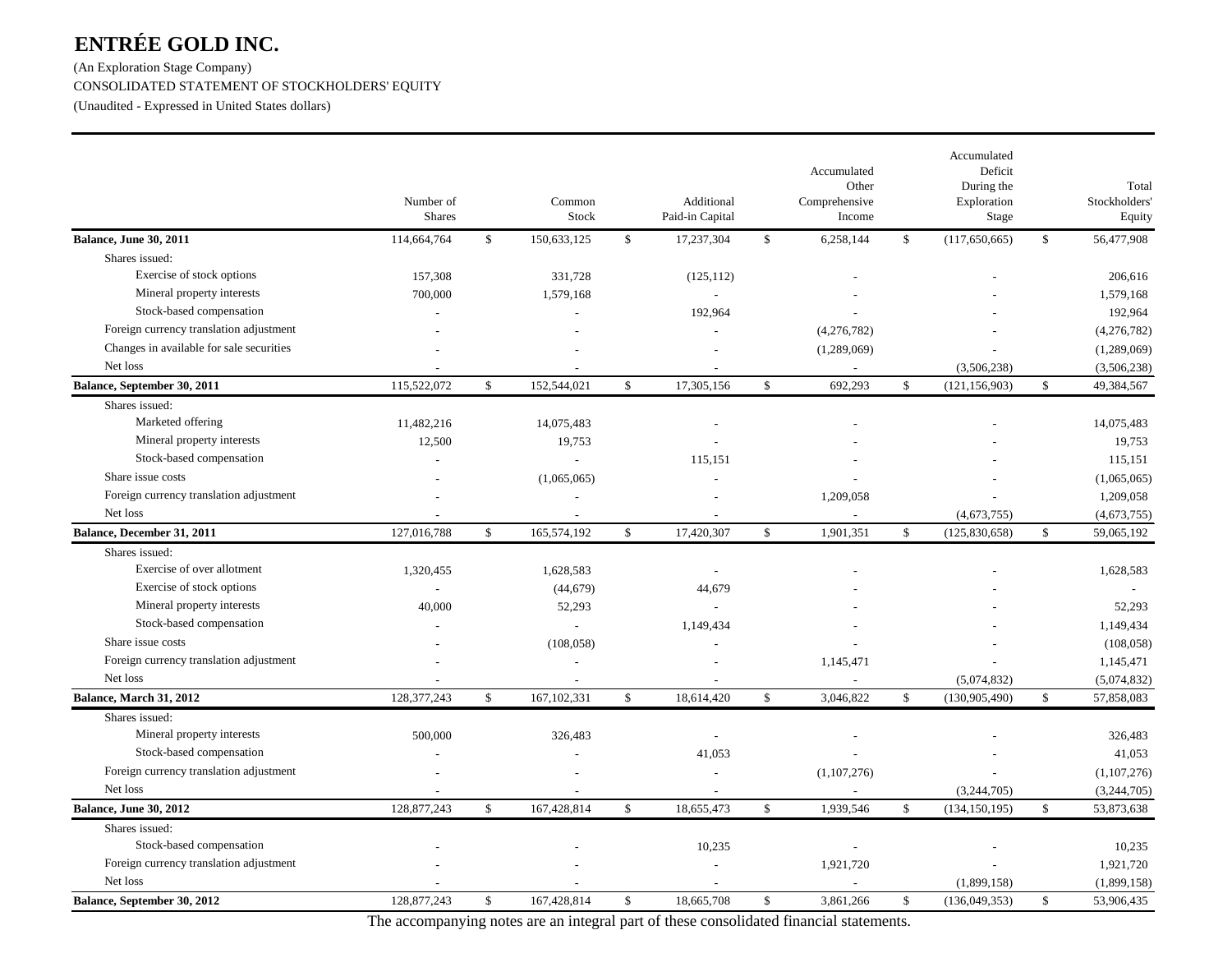(An Exploration Stage Company) CONSOLIDATED STATEMENTS OF CASH FLOWS (Unaudited - Expressed in United States dollars)

|                                                           | Three Months<br>Ended<br>2012  | Three Months<br>Ended<br>September 30, September 30,<br>2011 |              | Nine Months<br>Ended<br>September 30,<br>2012 | Nine Months<br>Ended<br>September 30,<br>2011 | Inception<br>(July 19,1995) to<br>September 30,<br>2012 |
|-----------------------------------------------------------|--------------------------------|--------------------------------------------------------------|--------------|-----------------------------------------------|-----------------------------------------------|---------------------------------------------------------|
| CASH FLOWS FROM OPERATING ACTIVITIES                      |                                |                                                              |              |                                               |                                               |                                                         |
| Net loss                                                  | \$(1,899,158)                  | $$$ (3,506,238)                                              |              | \$(10,218,695)                                | \$(12,466,453)                                | \$(136,049,353)                                         |
| Items not affecting cash:                                 |                                |                                                              |              |                                               |                                               |                                                         |
| Depreciation                                              | 37,010                         | 46,564                                                       |              | 117,337                                       | 153,127                                       | 1,393,750                                               |
| Stock-based compensation                                  | 10,235                         | 192,964                                                      |              | 1,200,722                                     | 876,010                                       | 22,746,604                                              |
| Fair value adjustment of asset backed<br>commercial paper |                                |                                                              |              |                                               |                                               | 2,332,531                                               |
| Escrow shares compensation                                |                                |                                                              |              |                                               |                                               | 2,001,832                                               |
| Mineral property interest paid in                         |                                |                                                              |              |                                               |                                               |                                                         |
| stock and warrants                                        |                                |                                                              |              |                                               |                                               | 4,052,698                                               |
| Loss from equity investee                                 | 238,988                        | 593,087                                                      |              | 731,101                                       | 1,882,695                                     | 4,649,730                                               |
| Interest expense                                          | 58,705                         | 41,887                                                       |              | 166,225                                       | 101,857                                       | 391,184                                                 |
| Deferred income tax recovery                              | (204,780)                      | (968, 356)                                                   |              | (1,582,787)                                   | (4,043,118)                                   | (7,110,083)                                             |
| Gain on sale of mineral property interests                |                                | 26,033                                                       |              | (104, 914)                                    | (99, 883)                                     | (1,679,437)                                             |
| Impairment of mineral property interests                  |                                | 221,522                                                      |              | $\overline{\phantom{a}}$                      | 221,522                                       | 531,005                                                 |
| Gain on sale of investments                               | ÷,                             | (1,178,254)                                                  |              | $\overline{\phantom{a}}$                      | (3,326,275)                                   | (3,326,275)                                             |
| Other items not affecting cash                            | (353, 194)                     | (41,887)                                                     |              | (247, 774)                                    | (93, 396)                                     | (202, 357)                                              |
| Changes in assets and liabilities:                        |                                |                                                              |              |                                               |                                               |                                                         |
| Receivables                                               | (12,909)                       | (98,071)                                                     |              | 248,748                                       | (30, 396)                                     | (81,305)                                                |
| Prepaid expenses                                          | (844)                          | (707, 352)                                                   |              | 554,350                                       | (227, 197)                                    | (296,211)                                               |
| Other assets                                              | (16,699)                       | $\blacksquare$                                               |              | (49,201)                                      | ÷,                                            | (49,201)                                                |
| Accounts payable and accrued liabilities                  | (121,790)                      | (825, 203)                                                   |              | (1,315,620)                                   | 414,504                                       | 196,874                                                 |
| Net cash used in operating activities                     | (2,264,436)                    | (6,203,304)                                                  |              | (10,500,508)                                  | (16, 637, 003)                                | (110, 498, 014)                                         |
| <b>CASH FLOWS FROM FINANCING ACTIVITIES</b>               |                                |                                                              |              |                                               |                                               |                                                         |
| Proceeds from issuance of capital stock                   |                                | 206,616                                                      |              | 1,628,583                                     | 608,466                                       | 131,003,994                                             |
| Share issue costs                                         |                                | $\sim$                                                       |              | (108, 058)                                    |                                               | (4,866,271)                                             |
| Net cash provided by financing activities                 |                                | 206,616                                                      |              | 1,520,525                                     | 608,466                                       | 126, 137, 723                                           |
| CASH FLOWS FROM INVESTING ACTIVITIES                      |                                |                                                              |              |                                               |                                               |                                                         |
| Cash acquired on acquisition                              |                                |                                                              |              |                                               |                                               | 837,263                                                 |
| Mineral property interests                                | (1,700,000)                    |                                                              |              | (3,910,000)                                   |                                               | (4,904,610)                                             |
| Reclamation deposits                                      | (207, 962)                     |                                                              |              | (207,962)                                     | (62, 819)                                     | (419, 150)                                              |
| Short-term investments                                    |                                |                                                              |              | 5,076,271                                     |                                               |                                                         |
| Purchase of asset backed                                  |                                |                                                              |              |                                               |                                               |                                                         |
| commercial paper                                          |                                |                                                              |              |                                               |                                               | (4,031,122)                                             |
| Acquisition of PacMag Metals Limited                      |                                |                                                              |              | ä,                                            |                                               | (7,465,495)                                             |
| Acquisition of equipment                                  | (16, 173)                      | (22, 752)                                                    |              | (33, 480)                                     | (223, 019)                                    | (2,121,199)                                             |
| Proceeds from sale of mineral property interests          |                                |                                                              |              | 104,914                                       | 125,916                                       | 1,596,305                                               |
| Proceeds from sale of investments                         |                                | 2,727,407                                                    |              |                                               | 5,901,615                                     | 5,734,895                                               |
| Net cash provided by (used in) investing activities       | (1,924,135)                    | 2,704,655                                                    |              | 1,029,743                                     | 5,741,693                                     | (10,773,113)                                            |
| Effect of foreign currency translation on cash and        |                                |                                                              |              |                                               |                                               |                                                         |
| cash equivalents                                          | 275,241                        | (1,509,277)                                                  |              | 44,974                                        | (531,965)                                     | 1,740,336                                               |
| Change in cash and cash equivalents                       |                                |                                                              |              |                                               |                                               |                                                         |
| during the period                                         | (3,913,330)                    | (4,801,310)                                                  |              | (7,905,266)                                   | (10, 818, 809)                                | 6,606,932                                               |
| Cash and cash equivalents, beginning of period            | 10,520,262                     | 15,278,670                                                   |              | 14,512,198                                    | 21,296,169                                    |                                                         |
| Cash and cash equivalents, end of period                  | \$<br>6,606,932                | \$10,477,360                                                 | \$           | 6,606,932                                     | \$10,477,360                                  | \$<br>6,606,932                                         |
| Cash paid for interest during the period                  | \$                             | \$                                                           | \$           |                                               | \$                                            | \$                                                      |
| Cash paid for income taxes during the period              | \$<br>$\overline{\phantom{0}}$ | \$<br>$\overline{\phantom{a}}$                               | $\mathbb{S}$ | $\overline{\phantom{a}}$                      | \$                                            | \$                                                      |

Supplemental disclosure with respect to cash flows (Note 14)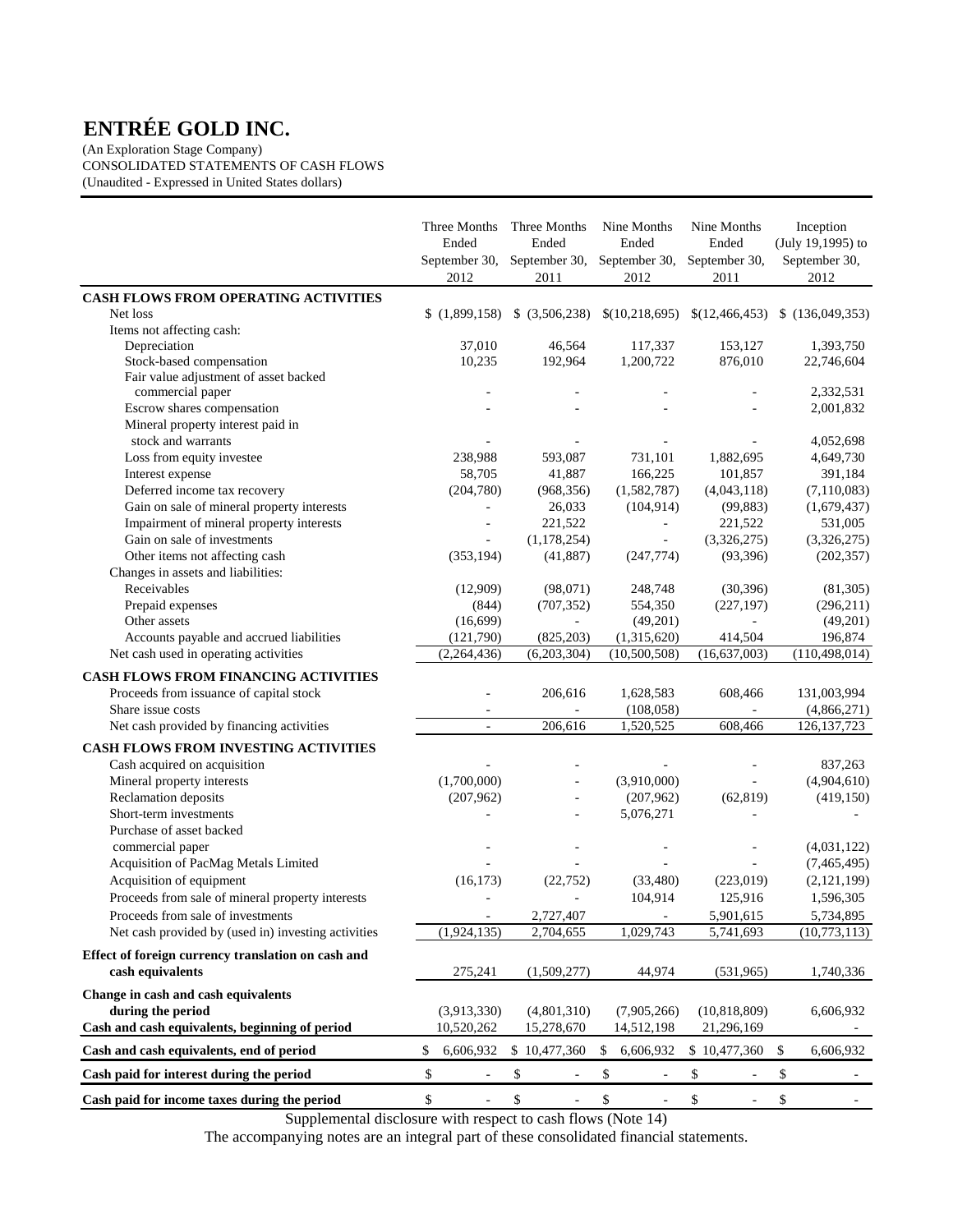#### **1. NATURE AND CONTINUANCE OF OPERATIONS**

Entrée Gold Inc. was incorporated under the laws of the Province of British Columbia on July 19, 1995 and continued under the laws of the Yukon Territory on January 22, 2003. On May 27, 2005, Entrée Gold Inc. changed its governing jurisdiction from the Yukon Territory to British Columbia by continuing into British Columbia under the *Business Corporations Act* (British Columbia). The principal business activity of Entrée Gold Inc., together with its subsidiaries (collectively referred to as "the Company"), is the exploration of mineral property interests. To date, the Company has not generated significant revenues from its operations and is considered to be in the exploration stage.

All amounts are expressed in United States dollars, except for certain amounts denoted in Canadian dollars ("C\$"), and Australian dollars ("A\$").

These consolidated financial statements have been prepared on the assumption that the Company will be able to realize its assets and discharge its liabilities in the normal course of business. The Company currently earns no operating revenues. Continued operations of the Company are dependent upon the Company's ability to secure additional equity capital or receive other financial support, and in the longer term to generate profits from business operations. Management believes the Company needs additional working capital to maintain current operations for the next 12 months.

#### **2. BASIS OF PRESENTATION**

The interim period financial statements have been prepared by the Company in conformity with generally accepted accounting principles in the United States of America. The preparation of financial data is based on accounting principles and practices consistent with those used in the preparation of annual financial statements, and in the opinion of management these financial statements contain all adjustments necessary (consisting of normally recurring adjustments) to present fairly the financial information contained therein. Certain information and footnote disclosure normally included in the financial statements prepared in conformity with generally accepted accounting principles in the United States of America have been condensed or omitted. These interim period statements should be read together with the most recent audited financial statements and the accompanying notes for the year ended December 31, 2011. The results of operations for the nine months ended September 30, 2012 are not necessarily indicative of the results to be expected for the year ending December 31, 2012.

#### **3. SIGNIFICANT ACCOUNTING POLICIES**

These consolidated financial statements follow the same significant accounting principles as those outlined in the notes to the audited consolidated financial statements for the year ended December 31, 2011.

#### **4. CASH, CASH EQUIVALENTS AND SHORT-TERM INVESTMENTS**

Cash, cash equivalents and short-term investments consist of the following:

|                             | September 30,<br>2012 | December 31.<br>2011 |            |  |  |
|-----------------------------|-----------------------|----------------------|------------|--|--|
| Cash at bank and in hand    | \$<br>6,606,932       | -S                   | 10,579,061 |  |  |
| Cash equivalent investments |                       |                      | 3,933,137  |  |  |
| Short-term investments      | ۰                     |                      | 4,916,421  |  |  |
|                             | 6,606,932             |                      | 19,428,619 |  |  |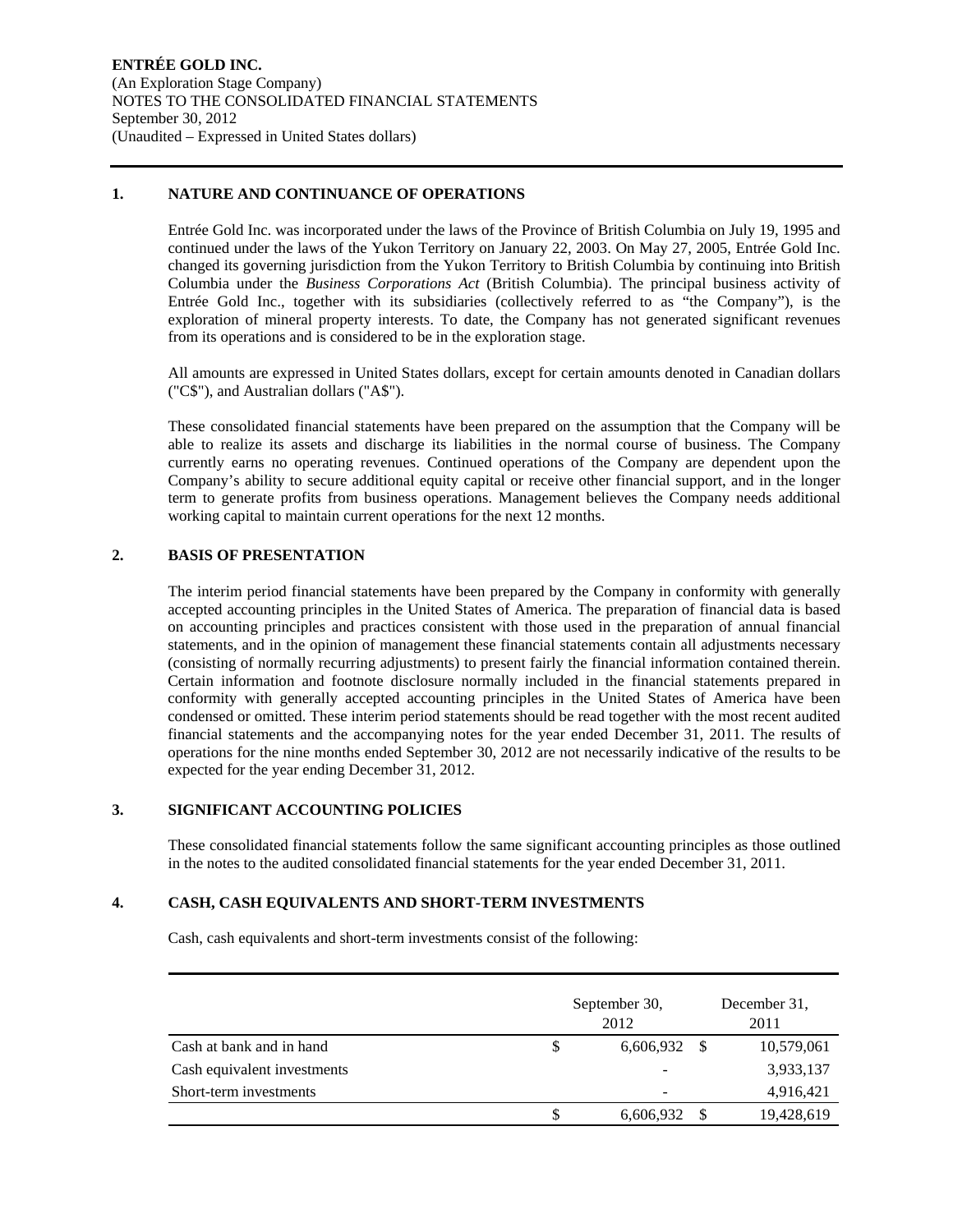#### **5. LONG-TERM INVESTMENTS**

#### *Equity Method Investment*

The Company has a 20% interest in a joint venture with Oyu Tolgoi LLC ("OTLLC"), a company owned 66% by Turquoise Hill Resources Ltd. (formerly Ivanhoe Mines Ltd.) ("Turquoise Hill") and 34% by the Government of Mongolia (Note 8). The Company's share of the loss of the joint venture is \$731,101 for the nine months ended September 30, 2012 (September 30, 2011 - \$1,882,695) plus accrued interest expense of \$166,225 for the nine months ended September 30, 2012 (September 30, 2011 - \$101,857).

#### *Asset Backed Commercial Paper*

During the year ended December 31, 2011, the Company sold its asset backed notes ("AB Notes") with a face value of C\$4,007,068, and an expected maturity date of December 20, 2016, for gross cash proceeds of \$2,560,687, net of taxes. The Company had designated the notes as available for sale and the notes were recorded at fair value using a discounted cash flow approach. The Company recorded a gain on sale of investments of \$1,178,254 for the year ended December 31, 2011.

#### *Australia Listed Equity Securities*

During the year ended December 31, 2011, the Company sold its Australian listed securities for gross cash proceeds of \$3,174,208, net of taxes. The Company recorded a gain on sale of investments of \$2,148,021 for the year ended December 31, 2011.

|                    |                | September 30, 2012          |                   |                | December 31, 2011           |                   |
|--------------------|----------------|-----------------------------|-------------------|----------------|-----------------------------|-------------------|
|                    | Cost           | Accumulated<br>Depreciation | Net Book<br>Value | Cost           | Accumulated<br>Depreciation | Net Book<br>Value |
|                    |                |                             |                   |                |                             |                   |
| Office equipment   | 129,920<br>\$. | 93.482<br>S                 | \$ 36,438         | 125,486<br>\$. | \$ 83,346                   | \$42,140          |
| Computer equipment | 600,599        | 391,132                     | 209,467           | 577,249        | 322,882                     | 254,367           |
| Field equipment    | 589,182        | 293,938                     | 295,244           | 568,984        | 246,363                     | 322,621           |
| <b>Buildings</b>   | 436,769        | 312,279                     | 124,490           | 422,468        | 286,750                     | 135,718           |
|                    | \$1,756,470    | \$1,090,831                 | \$665,639         | \$1,694,187    | \$939,341                   | \$754,846         |

#### **6. EQUIPMENT**

#### **7. ACQUISITIONS**

The Company acquired all of the outstanding shares of PacMag Metals Limited (now PacMag Metals Pty Ltd) ("PacMag") on June 30, 2010. The acquisition has been accounted for as an acquisition of the net assets of PacMag, rather than a business combination, as the net assets acquired did not represent a separate business transaction. As consideration to former shareholders and option holders of PacMag, the Company issued 15,020,801 common shares valued at \$28,325,101, paid \$6,160,391 and incurred transaction costs of \$1,282,789 for total consideration of \$35,768,281.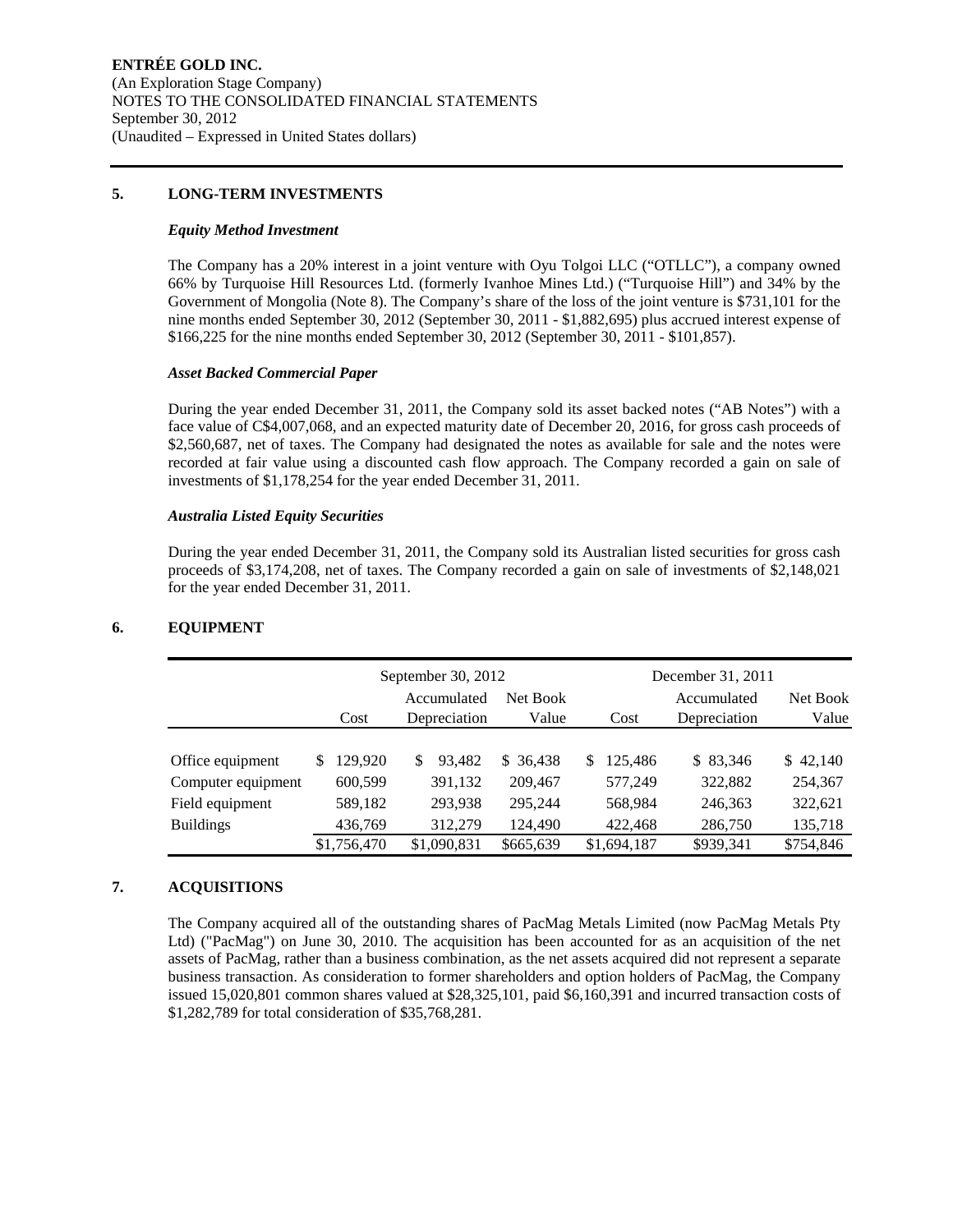#### **7. ACQUISTIONS** (cont'd...)

The Company allocated the consideration to assets acquired and liabilities assumed as follows:

| Cash                                     | \$<br>837,263    |
|------------------------------------------|------------------|
| Receivables and deposits                 | 174,440          |
| Investments                              | 895,273          |
| Mineral property interests               | 47,979,966       |
| Equipment                                | 1,488            |
| Accounts payable and accrued liabilities | (128, 689)       |
| Deferred income tax liability            | (13,991,460)     |
|                                          | \$<br>35,768,281 |

For the purposes of these consolidated financial statements, the purchase consideration has been allocated to the fair value of assets acquired and liabilities assumed, based on management's best estimates and taking into account all available information at the time of acquisition as well as applicable information at the time these consolidated financial statements were prepared.

#### **8. MINERAL PROPERTY INTERESTS**

Title to mineral property interests involves certain inherent risks due to the difficulties of determining the validity of certain claims as well as the potential for problems arising from the frequently ambiguous conveyancing history characteristic of many mineral property interests. The Company has investigated title to its mineral property interests and, to the best of its knowledge, title to the mineral property interests is in good standing.

#### *Material Properties*

The Company's two principal assets are its interest in the Lookout Hill copper-gold property in Mongolia, and the Ann Mason copper-molybdenum project in Nevada.

#### **Lookout Hill, Mongolia**

The Lookout Hill property in the South Gobi region of Mongolia is comprised of two mining licences, Shivee Tolgoi and Javhlant, granted by the Mineral Resources Authority of Mongolia in October 2009. Title to the two licences is held by the Company.

In October 2004, the Company entered into an arm's-length Equity Participation and Earn-In Agreement (the "Earn-In Agreement") with Turquoise Hill. Under the Earn-In Agreement, Turquoise Hill agreed to purchase equity securities of the Company, and was granted the right to earn an interest in what is now the eastern portion of the Shivee Tolgoi mining licence and all of the Javhlant mining licence (together the "Joint Venture Property"). Most of Turquoise Hill's rights and obligations under the Earn-In Agreement were subsequently assigned by Turquoise Hill to what was then its wholly-owned subsidiary, OTLLC. The Government of Mongolia subsequently acquired a 34% interest in OTLLC from Turquoise Hill.

On June 30, 2008, OTLLC gave notice that it had completed its earn-in obligations by expending a total of \$35 million on exploration of the Joint Venture Property. OTLLC earned an 80% interest in all minerals extracted below a sub-surface depth of 560 metres from the Joint Venture Property and a 70% interest in all minerals extracted from surface to a depth of 560 metres from the Joint Venture Property. In accordance with the Earn-In Agreement, the Company and OTLLC formed a joint venture (the "Entrée-OTLLC Joint Venture") on terms annexed to the Earn-In Agreement.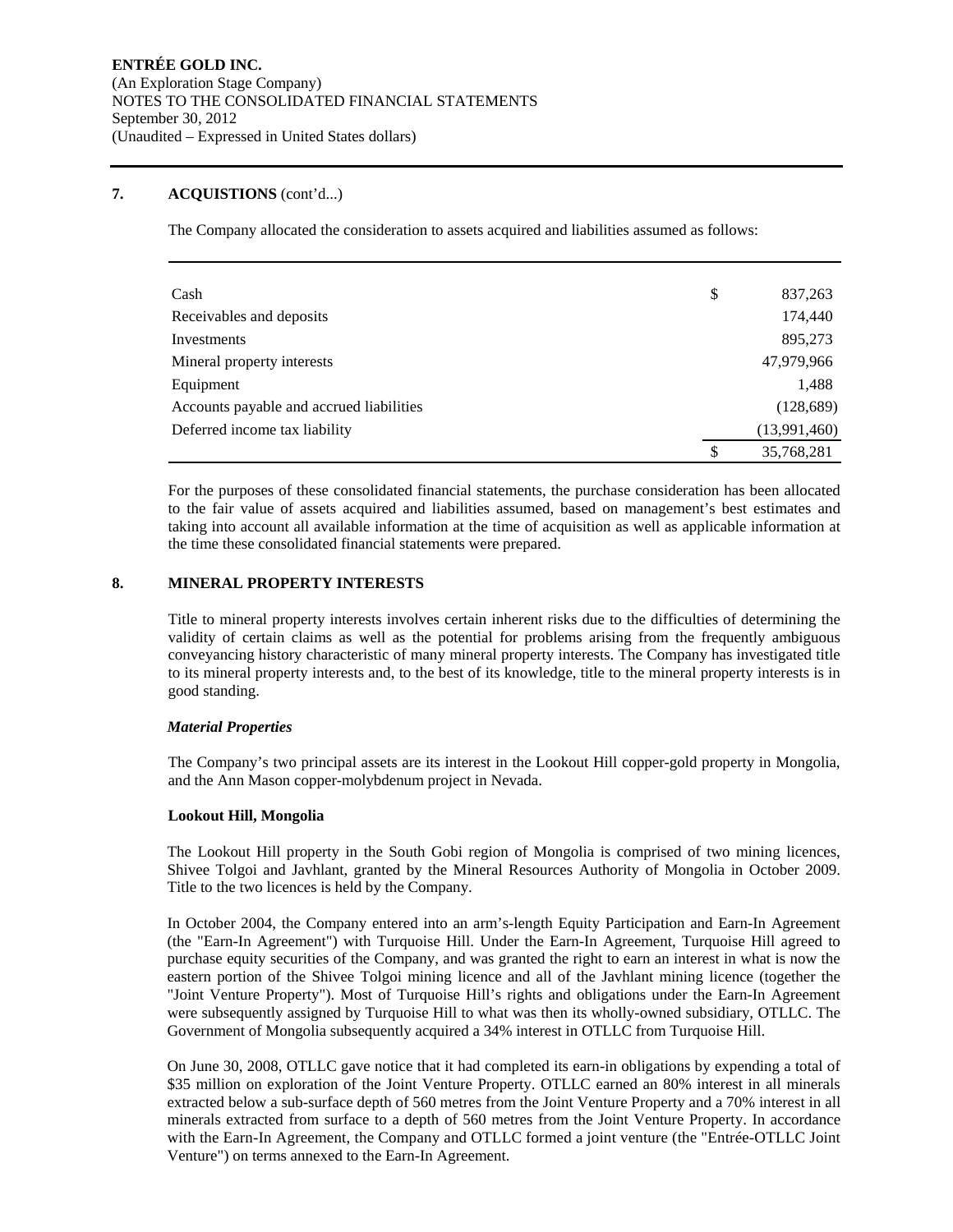#### **8. MINERAL PROPERTY INTERESTS** (cont'd...)

#### *Material Properties* (cont'd...)

#### **Lookout Hill, Mongolia** (cont'd...)

The portion of the Shivee Tolgoi mining licence outside of the Joint Venture Property ("Shivee West") is 100% owned by the Company, but is subject to a first right of refusal by OTLLC.

The Shivee Tolgoi and Javhlant mining licences were each issued for a 30 year term and have rights of renewal for two further 20 year terms.

As of September 30, 2012, the Entrée-OTLLC Joint Venture had expended approximately \$23.7 million to advance the Joint Venture Property. Under the terms of the Entrée-OTLLC Joint Venture, OTLLC contributed on behalf of the Company its required participation amount charging interest at prime plus 2% (Note 9).

#### **Ann Mason, Nevada, United States**

The Ann Mason Project is defined by a series of both unpatented lode claims on public land administered by the Bureau of Land Management, and title to patented lode claims. The Company assembled this package of claims through a combination of staking and a series of transactions undertaken since August 2009, including the acquisition of PacMag. The project area includes the Ann Mason copper-molybdenum porphyry deposit, the Blue Hill copper deposit, and several early-stage copper porphyry targets including the Blackjack, Roulette and Minnesota targets.

Certain of the unpatented lode claims (part of the area formerly known as the Blackjack property) are leased to the Company pursuant to a mining lease and option to purchase agreement ("MLOPA") with two individuals. Under the MLOPA, the Company is granted the option to purchase the claims for \$500,000. If the Company exercises its option, the claims will be subject to a 3% net smelter returns ("NSR") royalty (which may be bought down to a 1% NSR royalty for \$2 million). The MLOPA also provides for annual advance minimum royalty payments of \$27,500 which commenced in June 2011 and will continue until the commencement of sustained commercial production. The advance payments will be credited against future royalty payments or the buy down of the royalty.

In September 2009, the Company entered into an agreement with Bronco Creek Exploration Inc. ("Bronco Creek"), a wholly-owned subsidiary of Eurasian Minerals Inc., whereby the Company may acquire an 80% interest in certain unpatented lode claims formerly known as the Roulette property. In order to acquire its interest, the Company must: (a) incur expenditures of \$1,000,000, make cash payments of \$140,000 and issue 85,000 common shares of the Company within three years (completed); (b) make aggregate advance royalty payments totalling \$375,000 between the fifth and tenth anniversaries of the agreement; and (c) deliver a bankable feasibility study before the tenth anniversary of the agreement.

Certain of the patented lode claims are subject to a 2% NSR royalty in favour of AngloGold Ashanti (Nevada) Corp.

During the nine months ended September 30, 2012, the Company, through a combination of staking and purchase agreements, acquired certain patented and unpatented lode claims within or contiguous to the boundaries of its Ann Mason Project pursuant to which the Company paid \$3,721,170 and issued 40,000 common shares valued at \$52,293.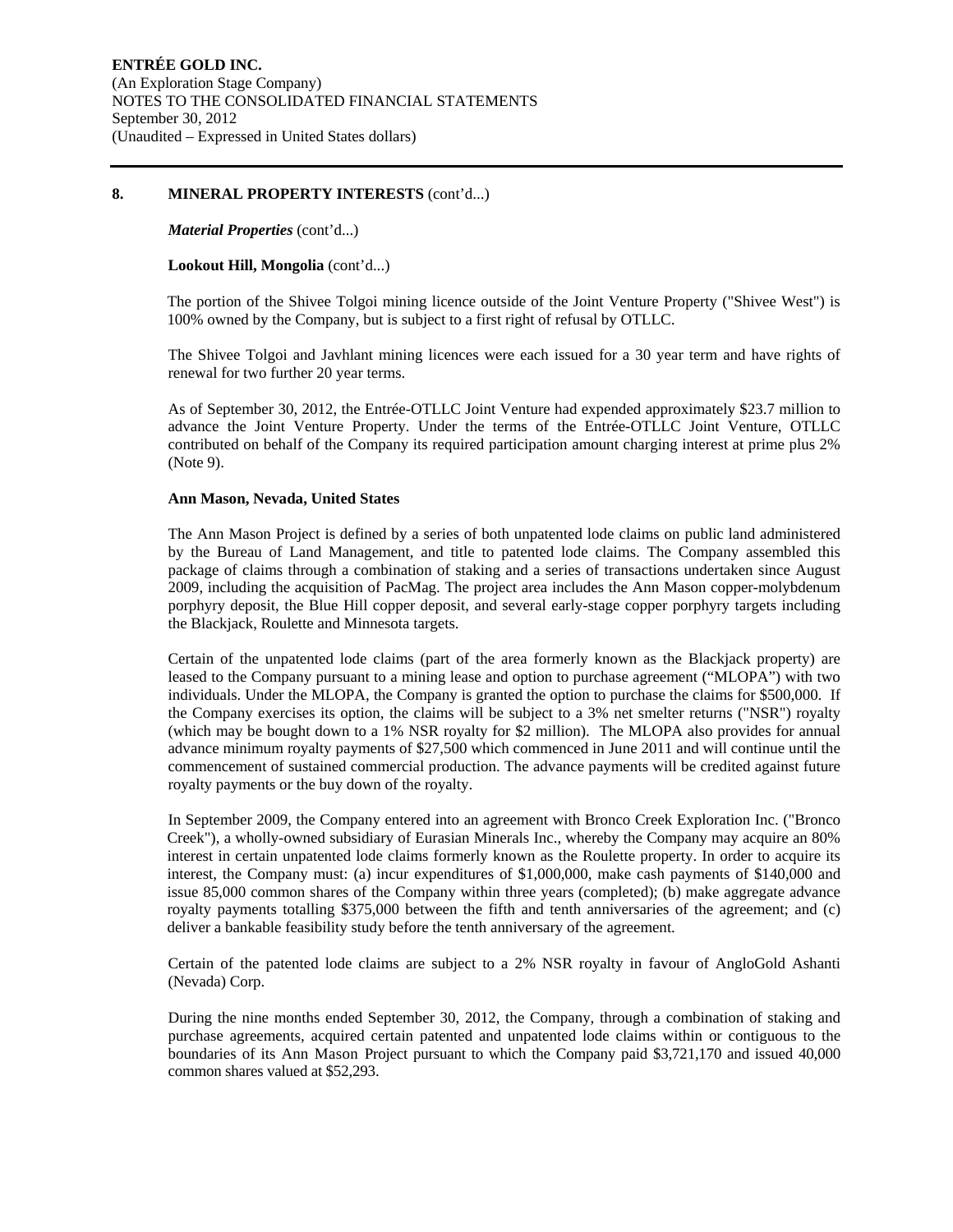#### **8. MINERAL PROPERTY INTERESTS** (cont'd...)

#### *Other Properties*

During the nine months ended September 30, 2012, the Company also had interests in non-material properties in Australia, United States, and Peru. Non-material properties include the following:

#### **Australia Properties**

The Company has mineral property interests in Australia which it acquired in conjunction with the PacMag acquisition, namely the Blue Rose joint venture and the Mystique farm-out. The Company holds a 51.6% interest in the Blue Rose copper-iron-gold-molybdenum joint venture property, with Giralia Resources Pty Ltd., now a subsidiary of Atlas Iron Limited (ASX:AGO - "Atlas"), retaining the remaining 48.4% interest. The Company has a farm-out agreement with Black Fire Gold Pty Ltd, a wholly-owned subsidiary of Black Fire Minerals Limited (ASX:BFE – "Black Fire"), pursuant to which Black Fire can earn a 60% interest in the Mystique property by expending \$1 million by February 2013 and a 75% interest by expending \$2.5 million by February 2015. Black Fire can earn an additional 10% interest by sole funding a pre-feasibility study on the property.

The Company recorded a gain on sale of mineral property interests of \$104,914 on the Northling property during the nine months ended September 30, 2012.

#### **Empirical**

During the nine months ended September 30, 2012, the Company entered into an agreement with Empirical Discovery, LLC to purchase a 100% interest in the Lordsburg and Oak Grove properties, subject to a 2% NSR royalty, pursuant to which the Company paid \$100,000 and issued 500,000 common shares valued at \$326,483. Empirical has an option, until March 1, 2013, to reacquire the Oak Grove property for no consideration in the event that Entrée does not complete a minimum amount of drilling prior to January 1, 2013.

Capitalized mineral property acquisition costs are summarized as follows:

|                            | September 30,<br>2012 |               | December 31.<br>2011 |
|----------------------------|-----------------------|---------------|----------------------|
| <b>USA</b>                 |                       |               |                      |
| Ann Mason                  | \$<br>56,387,302      | <sup>\$</sup> | 50,973,368           |
| Empirical                  | 1,002,078             |               | 532,550              |
| Other                      | 305,703               |               | 199,754              |
| <b>Total USA</b>           | 57,695,083            |               | 51,705,672           |
| <b>AUSTRALIA</b>           |                       |               |                      |
| <b>Blue Rose JV</b>        | 577,847               |               | 558,927              |
| Mystique                   | 428,184               |               | 414,164              |
| <b>Total Australia</b>     | 1,006,031             |               | 973,091              |
| <b>Total all locations</b> | 58,701,114            |               | 52,678,763           |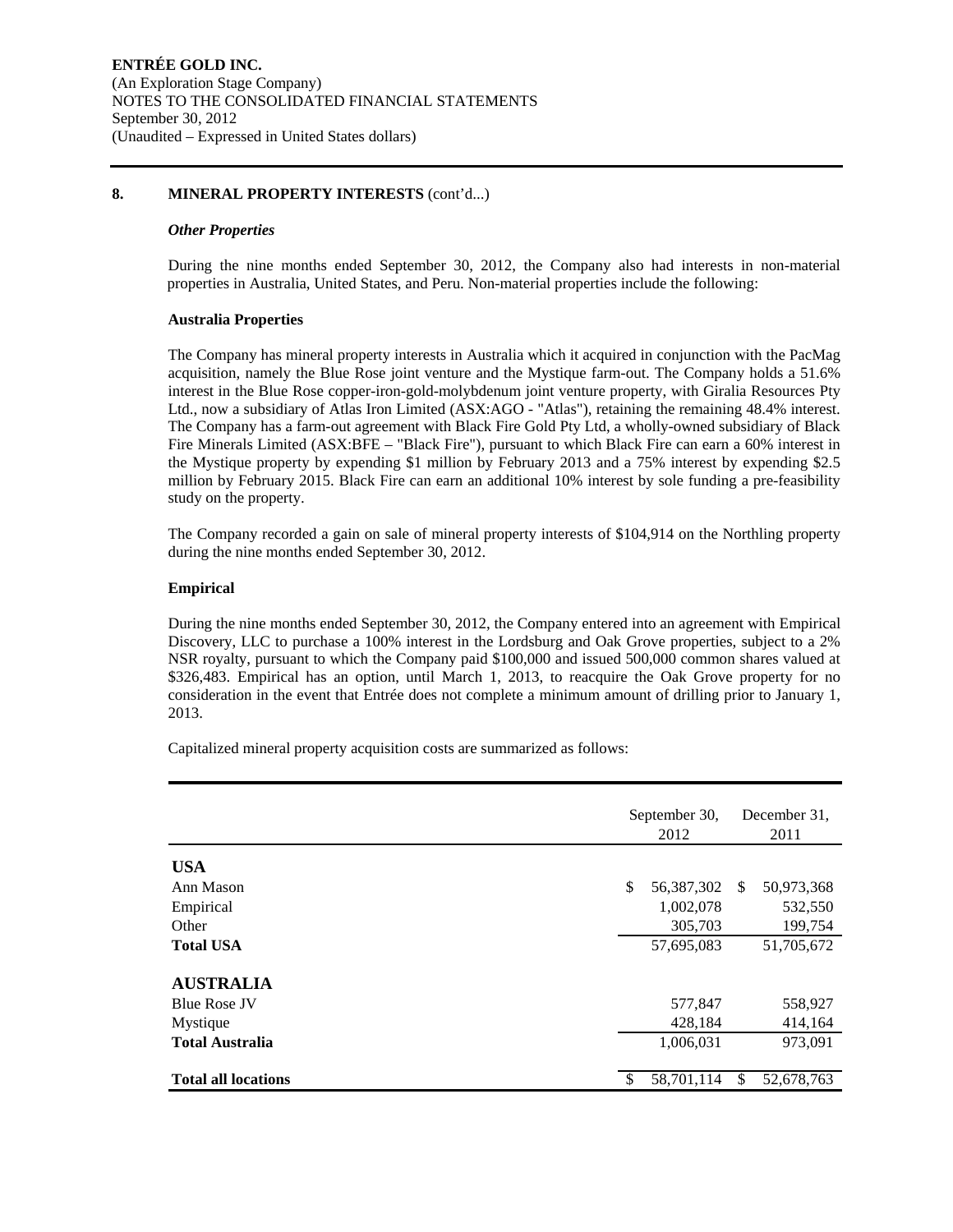#### **8. MINERAL PROPERTY INTERESTS** (cont'd...)

Exploration costs expensed are summarized as follows:

|                            | Three Months<br>Ended<br>September 30,<br>2012 |                               |          | Three Months<br>Ended<br>September 30,<br>2011 |   | Nine Months<br>Ended<br>September 30,<br>2012 | Nine Months<br>Ended<br>September 30,<br>2011 |                                    |  |
|----------------------------|------------------------------------------------|-------------------------------|----------|------------------------------------------------|---|-----------------------------------------------|-----------------------------------------------|------------------------------------|--|
| US<br>Mongolia<br>Other    | \$                                             | 728,767<br>395,662<br>103,912 | <b>S</b> | 2,922,151<br>667,094<br>72,885                 | S | 5,275,592<br>1,615,462<br>355,358             | S                                             | 10,585,946<br>2,175,660<br>246,330 |  |
| <b>Total all locations</b> | \$                                             | 1.228.341                     | \$.      | 3,662,130                                      | S | 7.246.412                                     | S                                             | 13,007,936                         |  |

#### **9. LOANS PAYABLE**

Under the terms of the Entrée-OTLLC Joint Venture (Note 8), OTLLC will contribute funds to approved joint venture programs and budgets on the Company's behalf. Interest on each loan advance shall accrue at an annual rate equal to OTLLC's actual cost of capital or the prime rate of the Royal Bank of Canada, plus two percent (2%) per annum, whichever is less, as at the date of the advance. The loans will be repayable by the Company monthly from ninety percent (90%) of the Company's share of available cash flow from the Entrée-OTLLC Joint Venture. In the absence of available cash flow, the loans will not be repayable. The loans are not expected to be repaid within one year.

#### **10. COMMON STOCK**

#### **Share issuances**

In January 2012, the underwriters for the Company's November 2011 marketed offering exercised their over allotment option pursuant to which the Company issued 1,150,000 common shares at a price of C\$1.25 per share. Rio Tinto elected to exercise its pre-emptive rights and purchased an additional 170,455 shares at a price of C\$1.25 per share. The total gross proceeds from the over allotment were \$1,628,583. Related share issuance costs were \$108,058.

In January 2012, the Company issued 40,000 shares at a fair value of \$52,293 to acquire certain claims within or contiguous to the boundaries of its Ann Mason Project.

In June 2012, the Company issued 500,000 shares at a fair value of \$326,483 to Empirical Discovery, LLC to purchase a 100% interest in the Lordsburg and Oak Grove properties.

#### **Stock options**

The Company has adopted a stock option plan (the "Plan") to grant options to directors, officers, employees and consultants. Under the Plan, the Company may grant options to acquire up to 10% of the issued and outstanding shares of the Company. Options granted can have a term of up to ten years and an exercise price typically not less than the Company's closing stock price on the last trading day before the date of grant. Vesting is determined at the discretion of the Board of Directors.

The Company uses the Black-Scholes option pricing model to determine the fair value of stock options granted. For employees, the compensation expense is amortized on a straight-line basis over the requisite service period which approximates the vesting period. Compensation expense for stock options granted to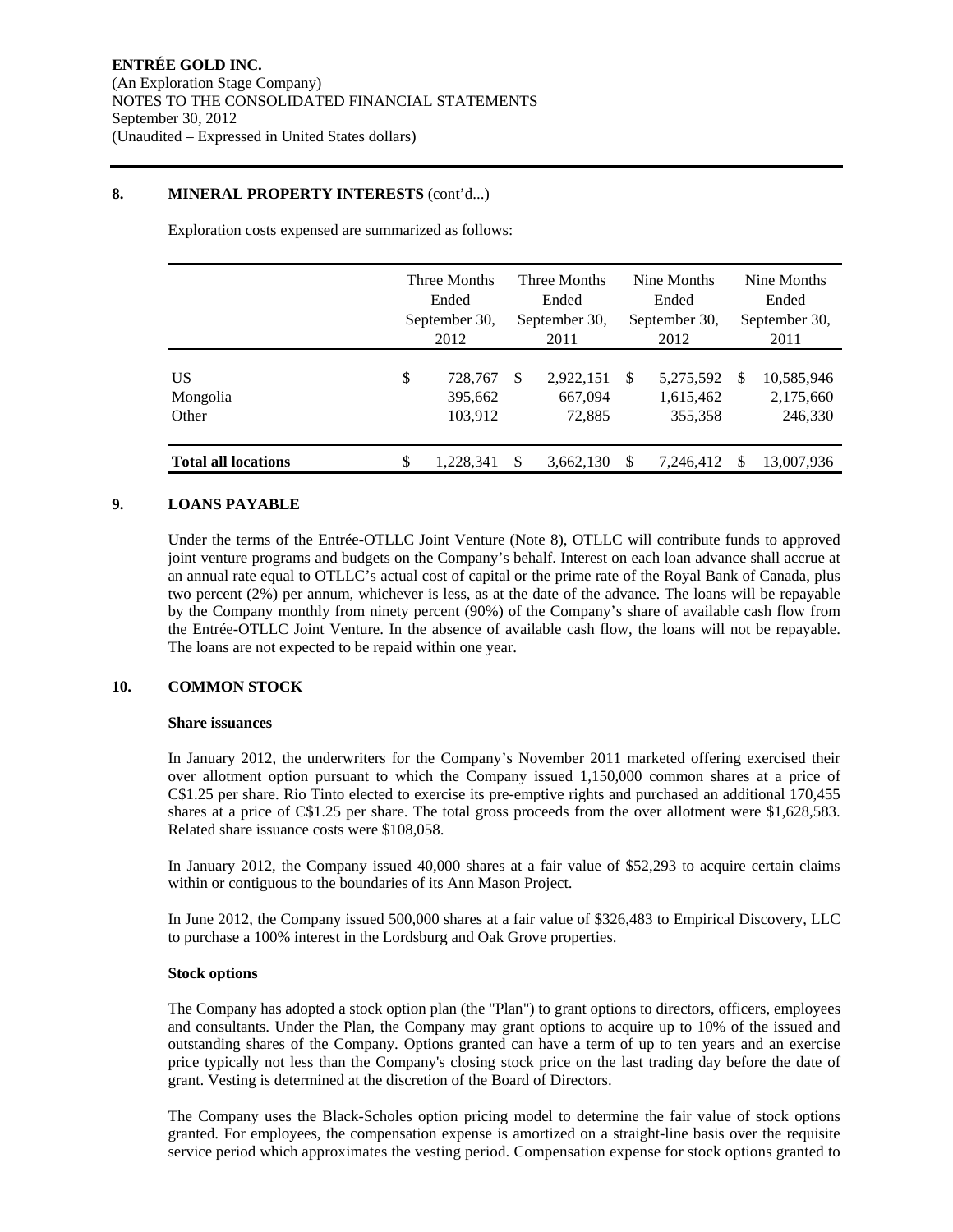#### **10. COMMON STOCK** (cont'd…)

#### **Stock options** (cont'd…)

non-employees is recognized over the contract services period or, if none exists, from the date of grant until the options vest. Compensation associated with unvested options granted to non-employees is re-measured on each balance sheet date using the Black-Scholes option pricing model.

The Company uses historical data to estimate option exercise, forfeiture and employee termination within the valuation model. The expected term of the options approximates the full term of the options. The riskfree interest rate is based on a treasury instrument whose term is consistent with the expected term of the stock options. The Company has not paid and does not anticipate paying dividends on its common stock; therefore, the expected dividend yield is assumed to be zero. Companies are required to utilize an estimated forfeiture rate when calculating the expense for the reporting period. Based on the best estimate, management applied the estimated forfeiture rate of Nil in determining the expense recorded in the accompanying Statements of Operations.

Stock option transactions are summarized as follows:

|                               |                   | Weighted Average<br><b>Exercise Price</b> |
|-------------------------------|-------------------|-------------------------------------------|
|                               | Number of Options | (C\$)                                     |
| Balance at December 31, 2010  | 9,292,800         | 2.09                                      |
| Granted                       | 575,000           | 2.77                                      |
| Exercised                     | (427, 147)        | 1.66                                      |
| Cancelled                     | (157, 153)        | 1.32                                      |
| Forfeited                     | (148,000)         | 2.31                                      |
| Balance at December 31, 2011  | 9,135,500         | 2.16                                      |
| Granted                       | 1,782,000         | 1.25                                      |
| Expired                       | (50,000)          | 1.77                                      |
| Forfeited                     | (477,500)         | 1.99                                      |
| Balance at March 31, 2012     | 10,390,000        | 2.02                                      |
| Granted                       | 100,000           | 0.73                                      |
| Expired                       | (1,127,500)       | 2.17                                      |
| Forfeited                     | (127,000)         | 2.28                                      |
| Balance at June 30, 2012      | 9,235,500         | 1.98                                      |
| Forfeited                     | (12,500)          | 1.25                                      |
| Balance at September 30, 2012 | 9,223,000         | 1.98                                      |

There were 1,882,000 stock options granted during the nine months ended September 30, 2012 with a weighted average exercise price of C\$1.22 and a weighted average fair value of C\$0.60. The number of stock options exercisable at September 30, 2012 was 9,160,500.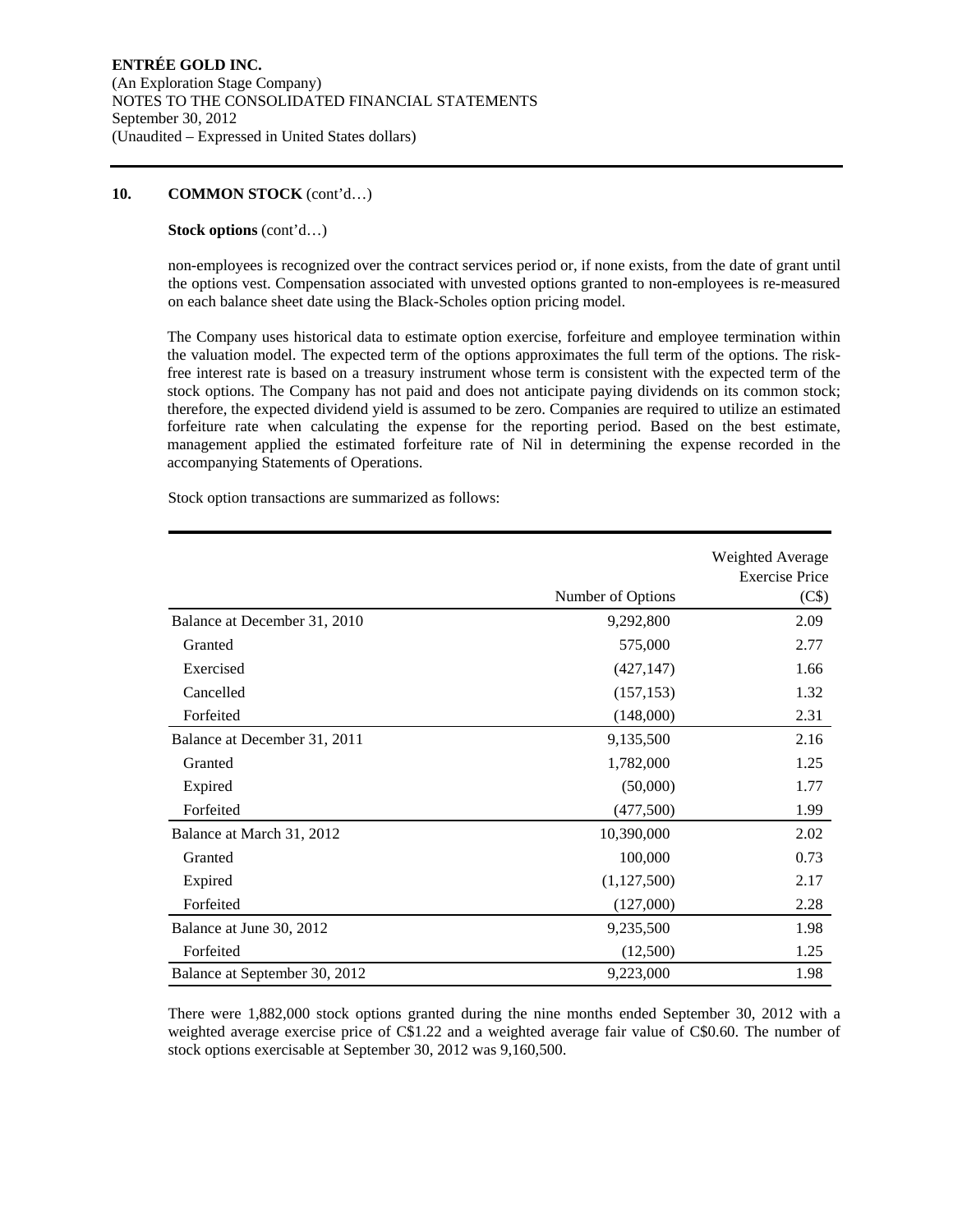#### **10. COMMON STOCK** (cont'd…)

#### **Stock options** (cont'd…)

At September 30, 2012, the following stock options were outstanding:

| Number of<br>Options | Exercise<br>Price<br>(C\$) | Aggregate<br>Intrinsic Value<br>(C\$) | <b>Expiry Date</b> | Number of<br>Options<br>Exercisable | Aggregate<br>Intrinsic Value<br>(C\$) |
|----------------------|----------------------------|---------------------------------------|--------------------|-------------------------------------|---------------------------------------|
|                      |                            |                                       |                    |                                     |                                       |
| 1,292,500            | 2.00                       |                                       | April 3, 2013      | 1,292,500                           |                                       |
| 12,500               | 1.55                       | $\overline{\phantom{a}}$              | May 21, 2013       | 12,500                              |                                       |
| 37,500               | 2.02                       |                                       | July 17, 2013      | 37,500                              |                                       |
| 1,032,000            | 1.55                       | $\overline{\phantom{a}}$              | September 17, 2013 | 1,032,000                           |                                       |
| 5,000                | 1.55                       |                                       | October 10, 2013   | 5,000                               |                                       |
| 1,289,000            | 1.32                       | $\overline{\phantom{a}}$              | February 12, 2014  | 1,289,000                           |                                       |
| 1,472,500            | 2.60                       |                                       | December 29, 2014  | 1,472,500                           |                                       |
| 300,000              | 2.34                       | $\overline{\phantom{a}}$              | September 22, 2015 | 300,000                             |                                       |
| 1,372,500            | 2.86                       |                                       | November 22, 2015  | 1,372,500                           |                                       |
| 200,000              | 3.47                       | $\overline{\phantom{m}}$              | January 4, 2016    | 200,000                             |                                       |
| 125,000              | 2.94                       | $\blacksquare$                        | March 8, 2016      | 125,000                             |                                       |
| 150,000              | 2.05                       | $\overline{a}$                        | July 7, 2016       | 150,000                             |                                       |
| 100,000              | 2.23                       | $\overline{\phantom{a}}$              | July 15, 2016      | 100,000                             |                                       |
| 1,684,500            | 1.25                       | ÷                                     | January 6, 2017    | 1,684,500                           |                                       |
| 50,000               | 1.27                       | $\blacksquare$                        | January 18, 2014   | 37,500                              |                                       |
| 100,000              | 0.73                       |                                       | June 18, 2017      | 50,000                              |                                       |
| 9,223,000            |                            | \$                                    |                    | 9,160,500                           | \$                                    |

The aggregate intrinsic value in the preceding table represents the total intrinsic value, based on the Company's closing stock price of C\$0.57 per share as of September 30, 2012, which would have been received by the option holders had all option holders exercised their options as of that date. The total number of in-the-money options vested and exercisable as of September 30, 2012 was Nil. The total intrinsic value of options exercised during the nine months ended September 30, 2012 was \$Nil (September 30, 2011 - \$427,483).

#### **Stock-based compensation**

1,882,000 stock options were granted during the nine months ended September 30, 2012. The fair value of stock options granted during the nine months ended September 30, 2012 was \$1,124,930 (September 30, 2011 - \$944,319). 2,082,000 options fully vested during the nine months ended September 30, 2012, 37,500 options will fully vest in the second half of 2012, and the remaining 25,000 options will fully vest in 2013. Stock-based compensation recognized during the nine months ended September 30, 2012 was \$1,200,722 (September 30, 2011 - \$876,010) which has been recorded in the consolidated statements of operations as follows with corresponding additional paid-in capital recorded in stockholders' equity: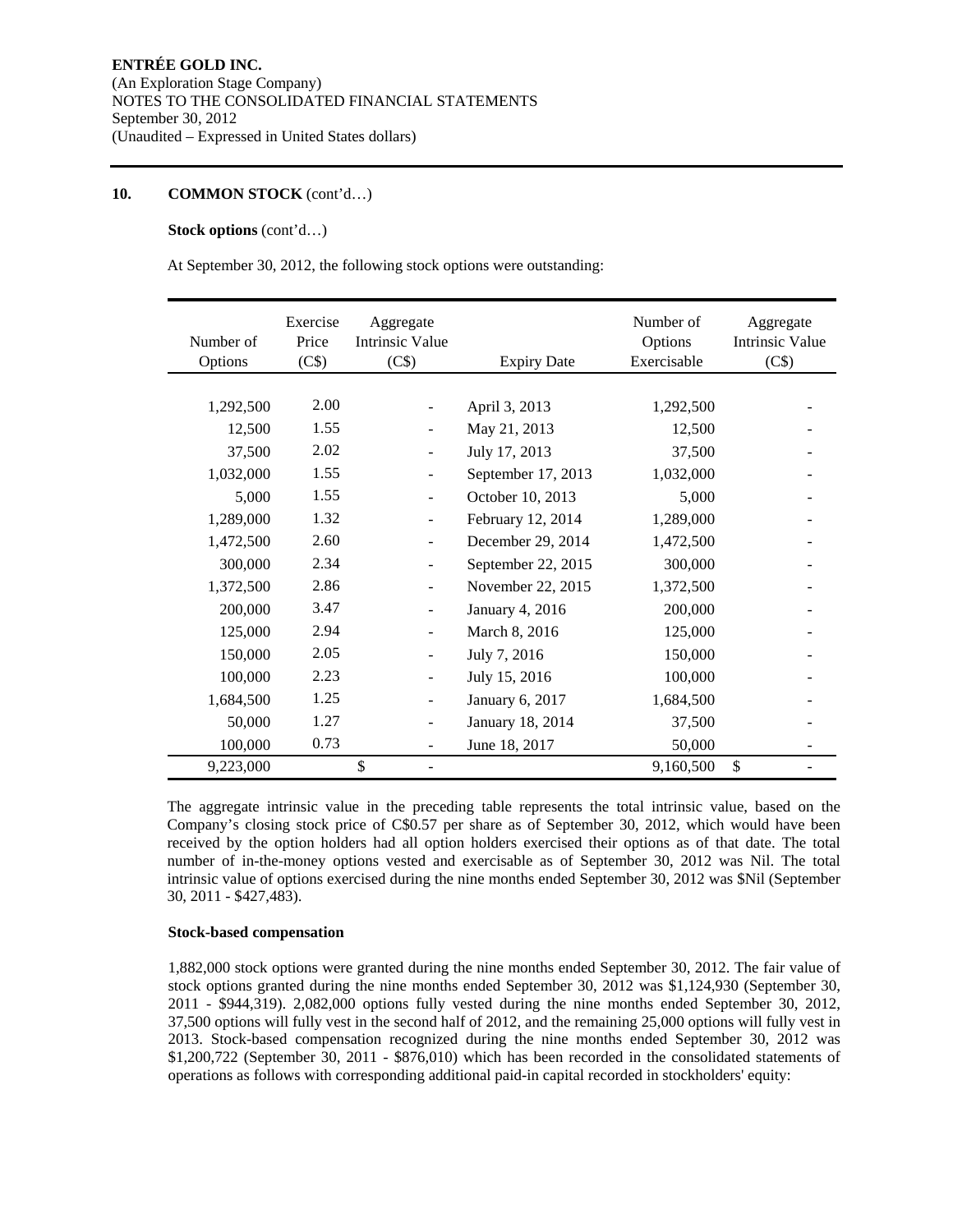#### **10. COMMON STOCK** (cont'd…)

**Stock-based compensation** (cont'd…)

|                            | Three Months<br>Ended |               |       | Three Months Nine Months                                |       |           |  | Nine Months |               |              |  |
|----------------------------|-----------------------|---------------|-------|---------------------------------------------------------|-------|-----------|--|-------------|---------------|--------------|--|
|                            |                       |               | Ended |                                                         | Ended |           |  | Ended       | Cumulative to |              |  |
|                            |                       | September 30, |       | September 30, September 30, September 30, September 30, |       |           |  |             |               |              |  |
|                            |                       | 2012          |       | 2011                                                    |       | 2012      |  | 2011        |               | 2012         |  |
| Exploration                | S                     | 640           | -\$   | 61.426                                                  | \$.   | 267.452   |  | 108.847     | \$.           | 4,074,853    |  |
| General and administration |                       | 9.595         |       | 131.538                                                 |       | 933.270   |  | 767,163     |               | 18,671,751   |  |
|                            | S                     | 10.235        |       | 192,964                                                 | \$    | 1,200,722 |  | 876.010     |               | \$22,746,604 |  |

The following weighted-average assumptions were used for the Black-Scholes valuation of stock options granted:

|                                  | September 30,<br>2012 | December 31.<br>2011 |  |  |
|----------------------------------|-----------------------|----------------------|--|--|
|                                  |                       |                      |  |  |
| Risk-free interest rate          | 1.13%                 | 2.06%                |  |  |
| Expected life of options (years) | 4.9                   | 4.2                  |  |  |
| Annualized volatility            | 73%                   | 74%                  |  |  |
| Dividend rate                    | $0.00\%$              | $0.00\%$             |  |  |

#### **11. SEGMENT INFORMATION**

The Company operates in one business segment being the exploration of mineral property interests.

Geographic information is as follows:

|                     | September 30,<br>2012 | December 31.<br>2011 |            |  |
|---------------------|-----------------------|----------------------|------------|--|
|                     |                       |                      |            |  |
| Identifiable assets |                       |                      |            |  |
| <b>USA</b>          | \$<br>59,109,094      | <sup>\$</sup>        | 52,424,129 |  |
| Canada              | 6,021,075             |                      | 18,345,690 |  |
| Australia           | 1,925,703             |                      | 1,993,279  |  |
| Mongolia            | 257,147               |                      | 1,781,099  |  |
| Other               | 14,559                |                      | 45,613     |  |
|                     | \$<br>67, 327, 578    | -S                   | 74,589,810 |  |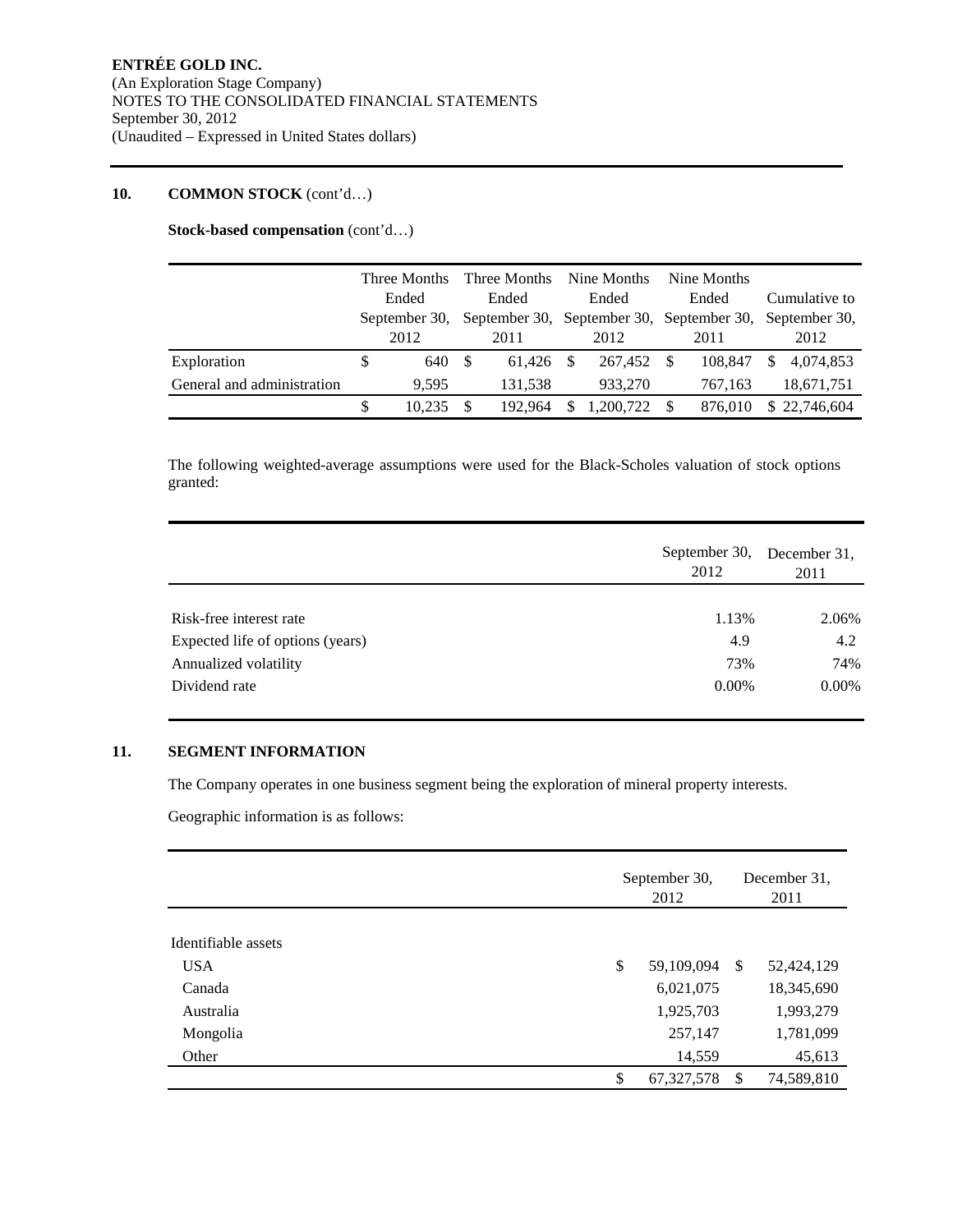#### **12. FINANCIAL INSTRUMENTS**

The Company's financial instruments generally consist of cash and cash equivalents, short-term investments, receivables, deposits, accounts payable and accrued liabilities and loans payable. Unless otherwise noted, it is management's opinion that the Company is not exposed to significant interest or credit risks arising from these financial instruments. The fair value of these financial instruments approximates their carrying values, except as noted below.

The Company is exposed to currency risk by incurring certain expenditures in currencies other than the Canadian dollar. The Company does not use derivative instruments to reduce this currency risk.

Fair value measurement is based on a fair value hierarchy, which requires an entity to maximize the use of observable inputs and minimize the use of unobservable inputs when measuring fair value. The standard describes three levels of inputs that may be used to measure fair value which are:

Level 1 — Quoted prices that are available in active markets for identical assets or liabilities.

Level 2 — Quoted prices in active markets for similar assets that are observable.

Level 3 — Unobservable inputs that are supported by little or no market activity and that are significant to the fair value of the assets or liabilities.

At September 30, 2012, the Company had Level 1 financial instruments, consisting of cash, with a fair value of \$6,606,932.

#### **13. ACCUMULATED OTHER COMPREHENSIVE INCOME (OCI)**

|                                                                                       |     | Three Months<br>Ended<br>September 30,<br>2012 |               | Three Months<br>Ended<br>September 30,<br>2011 |     | Nine Months<br>Ended<br>September 30,<br>2012 |    | Nine Months<br>Ended<br>September 30,<br>2011 |
|---------------------------------------------------------------------------------------|-----|------------------------------------------------|---------------|------------------------------------------------|-----|-----------------------------------------------|----|-----------------------------------------------|
| Accumulated OCI, beginning of period:                                                 |     |                                                |               |                                                |     |                                               |    |                                               |
| Currency translation adjustment                                                       | \$  | 1,939,546                                      | \$.           | 4,969,075                                      | \$. | 1,901,351                                     | S. | 3,002,717                                     |
| Available for sale securities                                                         |     |                                                |               | 1,289,069                                      |     |                                               |    | 2,747,997                                     |
|                                                                                       | \$  | 1,939,546                                      | S.            | 6,258,144                                      | \$. | 1,901,351                                     | \$ | 5,750,714                                     |
| Other comprehensive income (loss) for the period:<br>Currency translation adjustments | \$  | 1.921.720                                      | <sup>\$</sup> | $(4,276,782)$ \$                               |     | 1,959,915                                     |    | (2,310,424)                                   |
| Unrealized gain on available for sale<br>investments                                  |     |                                                |               |                                                |     |                                               |    | 715,428                                       |
| Release of OCI on available for sale<br>investments                                   |     |                                                |               | (1,289,069)                                    |     |                                               |    | (3,463,425)                                   |
|                                                                                       | \$. | 1,921,720                                      | \$            | $(5,565,851)$ \$                               |     | 1,959,915                                     |    | \$ (5,058,421)                                |
| Accumulated OCI, end of period:                                                       |     |                                                |               |                                                |     |                                               |    |                                               |
| Currency translation adjustment                                                       | \$  | 3,861,266                                      | <sup>\$</sup> | 692,293                                        | \$. | 3,861,266                                     | \$ | 692,293                                       |
|                                                                                       | \$  | 3,861,266                                      | \$            | 692,293                                        | \$  | 3,861,266                                     | \$ | 692,293                                       |